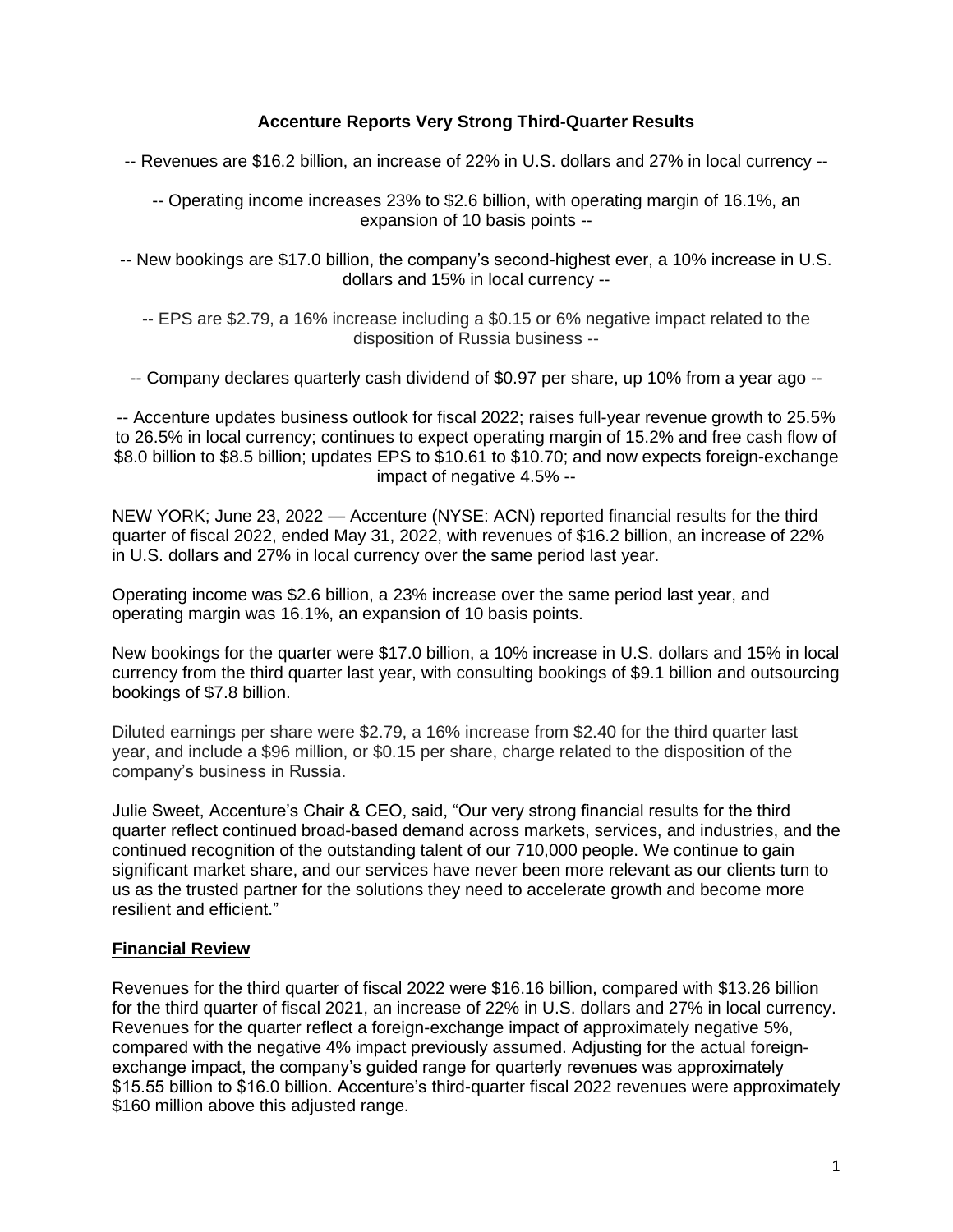- Consulting revenues for the quarter were \$9.03 billion, an increase of 24% in U.S. dollars and 30% in local currency compared with the third quarter of fiscal 2021.
- Outsourcing revenues were \$7.13 billion, an increase of 19% in U.S. dollars and 23% in local currency compared with the third quarter of fiscal 2021.

Diluted EPS for the quarter were \$2.79, a 16% increase from \$2.40 for the third quarter last year. The \$0.39 increase in EPS reflects:

- a \$0.56 increase from higher revenue and operating results;
- a \$0.02 increase from lower share count; and
- a \$0.01 increase from lower interest and other non-operating expense;

partially offset by

- a \$0.15 decrease from the loss on the disposition of the company's business in Russia;
- a \$0.04 decrease from a higher effective tax rate; and
- a \$0.01 decrease from higher non-controlling interest.

Gross margin (gross profit as a percentage of revenues) for the quarter was 32.9%, compared with 33.2% for the third quarter last year. Selling, general and administrative (SG&A) expenses for the quarter were \$2.71 billion, or 16.8% of revenues, compared with \$2.29 billion, or 17.2% of revenues, for the third quarter last year.

Operating income for the quarter increased 23%, to \$2.60 billion, or 16.1% of revenues, compared with \$2.12 billion, or 16.0% of revenues, for the third quarter of fiscal 2021.

The company's effective tax rate for the quarter was 27.1%, compared with 25.0% for the third quarter of last year.

Net income for the quarter was \$1.82 billion, a 16% increase from \$1.57 billion for the third quarter last year.

Operating cash flow for the quarter was \$3.06 billion, and property and equipment additions were \$195 million. Free cash flow, defined as operating cash flow net of property and equipment additions, was \$2.87 billion. For the same period last year, operating cash flow was \$2.40 billion; property and equipment additions were \$158 million; and free cash flow was \$2.24 billion.

Days services outstanding, or DSOs, were 44 days at May 31, 2022, compared with 38 days at Aug. 31, 2021 and 36 days at May 31, 2021.

Accenture's total cash balance at May 31, 2022 was \$6.70 billion, compared with \$8.17 billion at Aug. 31, 2021.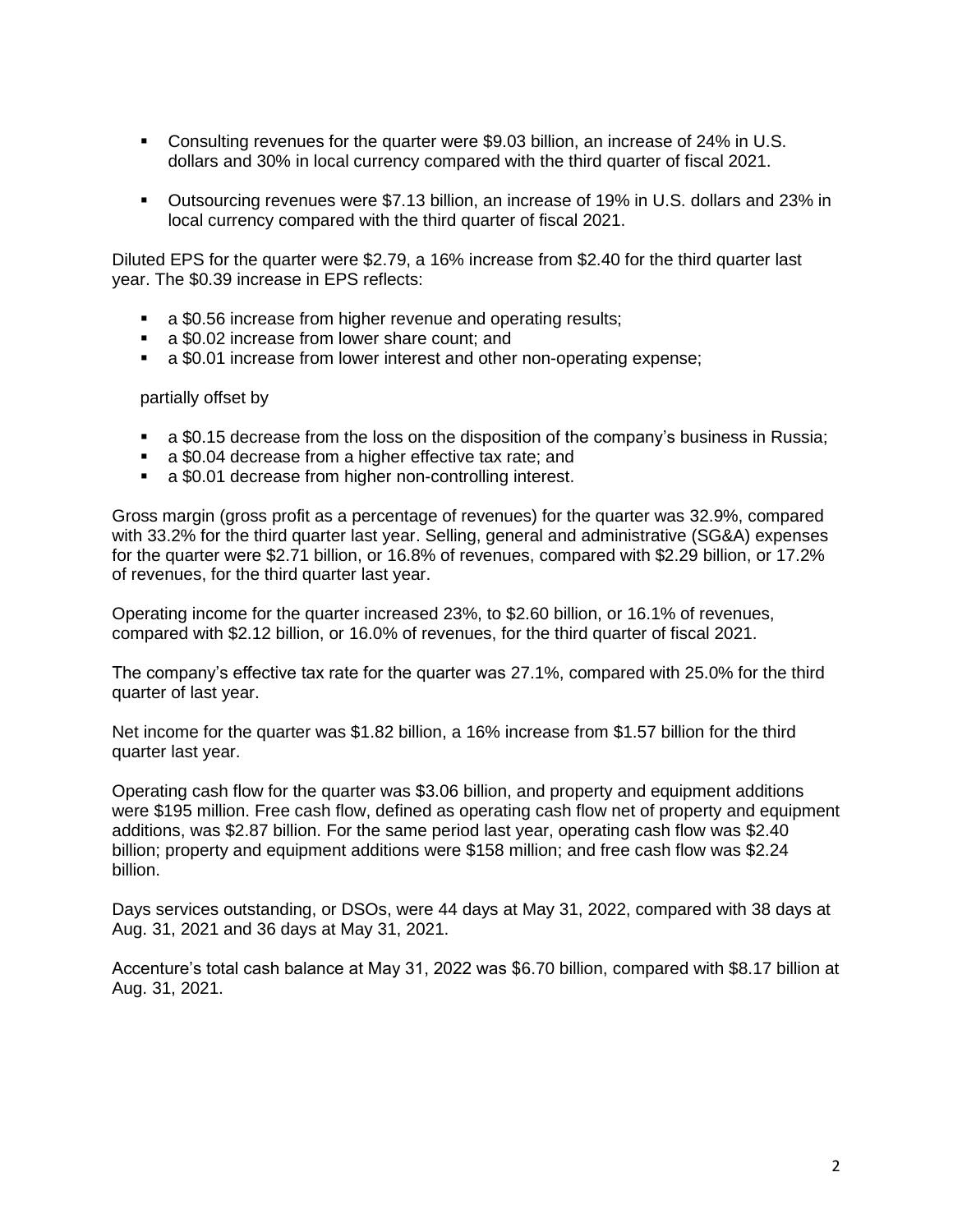## *New Bookings*

New bookings for the third quarter were \$17.0 billion, an increase of 10% in U.S. dollars and 15% in local currency from the third quarter last year.

- Consulting new bookings were \$9.1 billion, or 54% of total new bookings.
- Outsourcing new bookings were \$7.8 billion, or 46% of total new bookings.

## *Revenues by Geographic Market*

Revenues by geographic market were as follows:

- North America: \$7.61 billion, an increase of 23% in both U.S. dollars and in local currency compared with the third quarter of fiscal 2021.
- Europe: \$5.35 billion, an increase of 20% in U.S. dollars and 30% in local currency compared with the third quarter of fiscal 2021.
- Growth Markets: \$3.19 billion, an increase of 22% in U.S. dollars and 30% in local currency compared with the third quarter of fiscal 2021.

## *Revenues by Industry Group*

Revenues by industry group were as follows:

- Communications, Media & Technology: \$3.43 billion, an increase of 27% in U.S. dollars and 31% in local currency compared with the third quarter of fiscal 2021.
- Financial Services: \$3.08 billion, an increase of 19% in U.S. dollars and 24% in local currency compared with the third quarter of fiscal 2021.
- Health & Public Service: \$2.92 billion, an increase of 16% in U.S. dollars and 19% in local currency compared with the third quarter of fiscal 2021.
- Products: \$4.60 billion, an increase of 25% in U.S. dollars and 31% in local currency compared with the third quarter of fiscal 2021.
- Resources: \$2.13 billion, an increase of 21% in U.S. dollars and 26% in local currency compared with the third quarter of fiscal 2021.

## **Returning Cash to Shareholders**

Accenture continues to return cash to shareholders through cash dividends and share repurchases.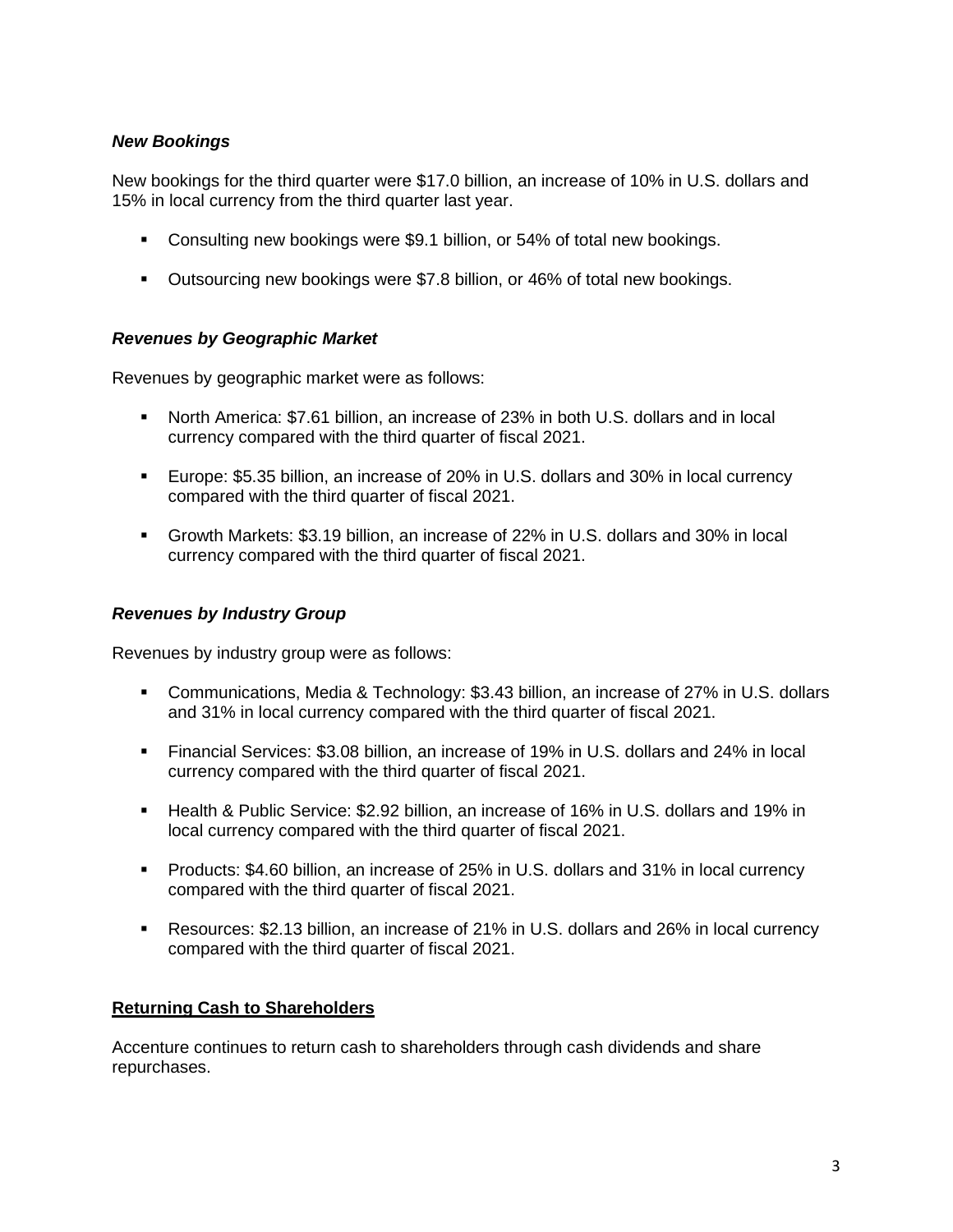## *Dividend*

On May 13, 2022, a quarterly cash dividend of \$0.97 per share was paid to shareholders of record at the close of business on April 14, 2022. These cash dividend payments totaled \$614 million, bringing dividend payments for the year to date to \$1.84 billion.

Accenture plc has declared another quarterly cash dividend of \$0.97 per share for shareholders of record at the close of business on July 14, 2022. This dividend, which is payable on Aug. 15, represents a 10% increase over the quarterly dividend rate of \$0.88 per share in fiscal 2021.

#### *Share Repurchase Activity*

During the third quarter of fiscal 2022, Accenture repurchased or redeemed 3.1 million shares for a total of \$972 million, including approximately 2.9 million shares repurchased in the open market. This brings Accenture's total share repurchases and redemptions for the first three quarters of fiscal 2022 to 10.1 million shares for a total of \$3.51 billion, including approximately 7.7 million shares repurchased in the open market.

Accenture's total remaining share repurchase authority at May 31, 2022 was approximately \$3.7 billion.

At May 31, 2022, Accenture had approximately 633 million total shares outstanding.

## **Business Outlook**

#### *Fourth Quarter Fiscal 2022*

Accenture expects revenues for the fourth quarter of fiscal 2022 to be in the range of \$15.0 billion to \$15.5 billion, 20% to 24% growth in local currency, reflecting the company's assumption of a negative 8% foreign-exchange impact compared with the fourth quarter of fiscal 2021.

#### *Fiscal Year 2022*

Accenture's business outlook for the full 2022 fiscal year now assumes that the foreignexchange impact on its results in U.S. dollars will be approximately negative 4.5% compared with fiscal 2021; the company previously expected a negative 3% foreign-exchange impact.

For fiscal 2022, the company now expects revenue growth to be in the range of 25.5% to 26.5% in local currency, compared with 24% to 26% previously.

Accenture continues to expect operating margin for the full fiscal year to be 15.2%, an expansion of 10 basis points from fiscal 2021.

The company now expects its annual effective tax rate to be in the range of 23.5% to 24.5%, compared with 23% to 25% previously.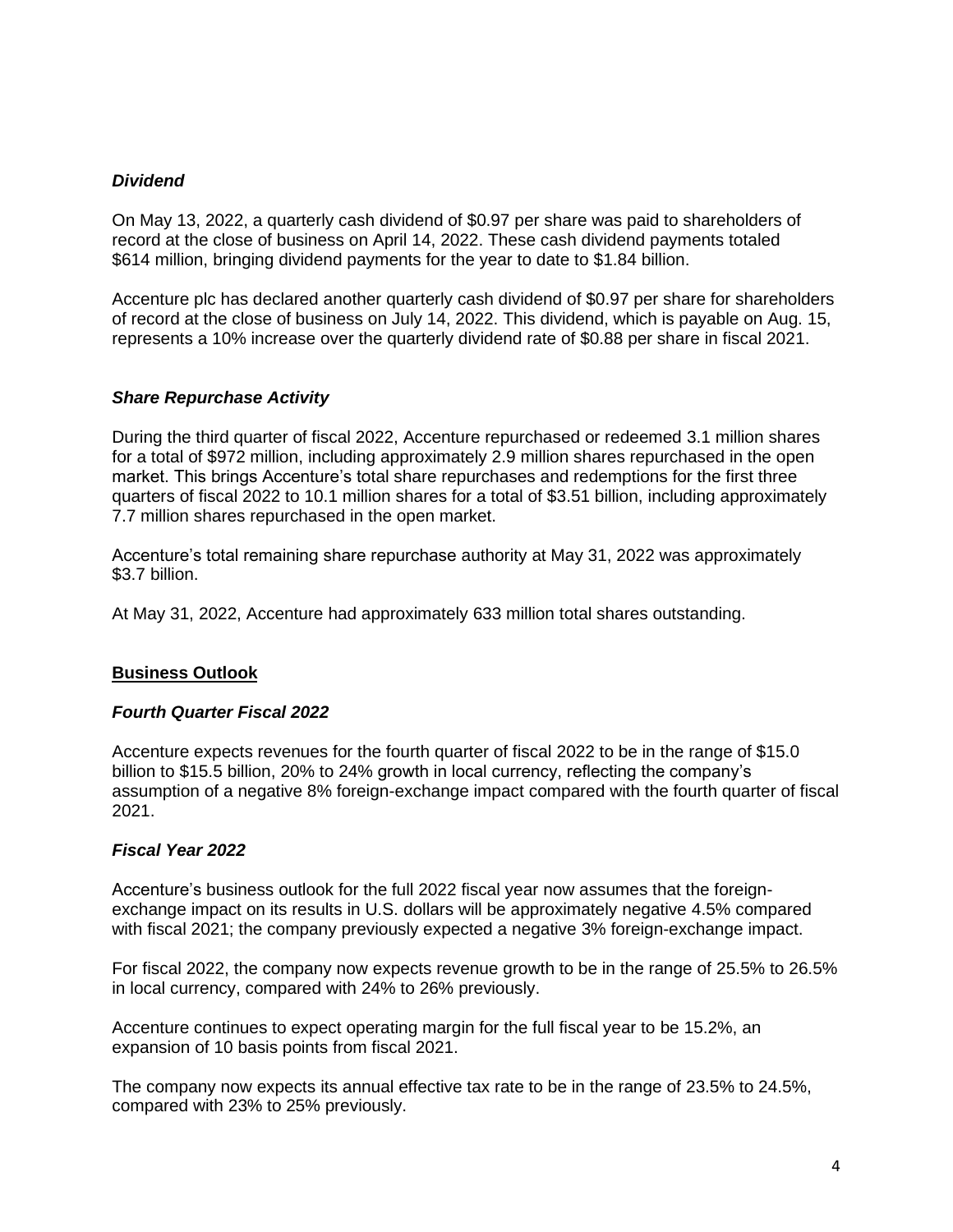The company now expects diluted EPS to be in the range of \$10.61 to \$10.70, an increase of 21% to 22% over adjusted FY21 diluted EPS of \$8.80—which exclude gains on an investment of \$0.36 from FY21 GAAP diluted EPS of \$9.16. The company previously expected fiscal 2022 diluted EPS to be in the range of \$10.61 to \$10.81.

For fiscal 2022, the company continues to expect operating cash flow to be in the range of \$8.7 billion to \$9.2 billion; continues to expect property and equipment additions to be \$700 million; and continues to expect free cash flow to be in the range of \$8.0 billion to \$8.5 billion.

The company continues to expect to return at least \$6.5 billion in cash to shareholders through dividends and share repurchases.

## **360° Value Reporting**

Accenture's goal is to create 360° value for our clients, people, shareholders, partners, and communities. To enhance transparency and provide a comprehensive view for all stakeholders, we have combined our financial and environmental, social and governance (ESG) reporting into a digital-first experience. To access our goals, progress and performance, please visit the Accenture 360° Value Reporting Experience [\(Accenture.com/reportingexperience\)](https://www.accenture.com/reportingexperience).

#### **Conference Call and Webcast Details**

Accenture will host a conference call at 8:00 a.m. EDT today to discuss its third-quarter financial results. To participate, please dial +1 (877) 692-8955 [+1 (234) 720-6979 outside the United States, Puerto Rico and Canada] and enter access code 6450548 approximately 15 minutes before the scheduled start of the call. The conference call will also be accessible live on the Investor Relations section of the Accenture Web site at [accenture.com.](http://www.accenture.com/)

A replay of the conference call will be available online at [accenture.com](http://www.accenture.com/) beginning at 11:00 a.m. EDT today, June 23, and continuing through Wednesday, Sept. 21, 2022. The replay will also be available via telephone by dialing +1 (866) 207-1041 [+1 (402) 970-0847 outside the United States, Puerto Rico and Canada] and entering access code 6873244 from 11:00 a.m. EDT Thursday, June 23 through Wednesday, Sept. 21, 2022.

#### **About Accenture**

Accenture is a global professional services company with leading capabilities in digital, cloud and security. Combining unmatched experience and specialized skills across more than 40 industries, we offer Strategy and Consulting, Technology and Operations services and Accenture Song—all powered by the world's largest network of Advanced Technology and Intelligent Operations centers. Our 710,000 people deliver on the promise of technology and human ingenuity every day, serving clients in more than 120 countries. We embrace the power of change to create value and shared success for our clients, people, shareholders, partners and communities. Visit us at [accenture.com.](http://www.accenture.com/)

#### **Non-GAAP Financial Information**

This news release includes certain non-GAAP financial information as defined by Securities and Exchange Commission Regulation G. Pursuant to the requirements of this regulation, reconciliations of this non-GAAP financial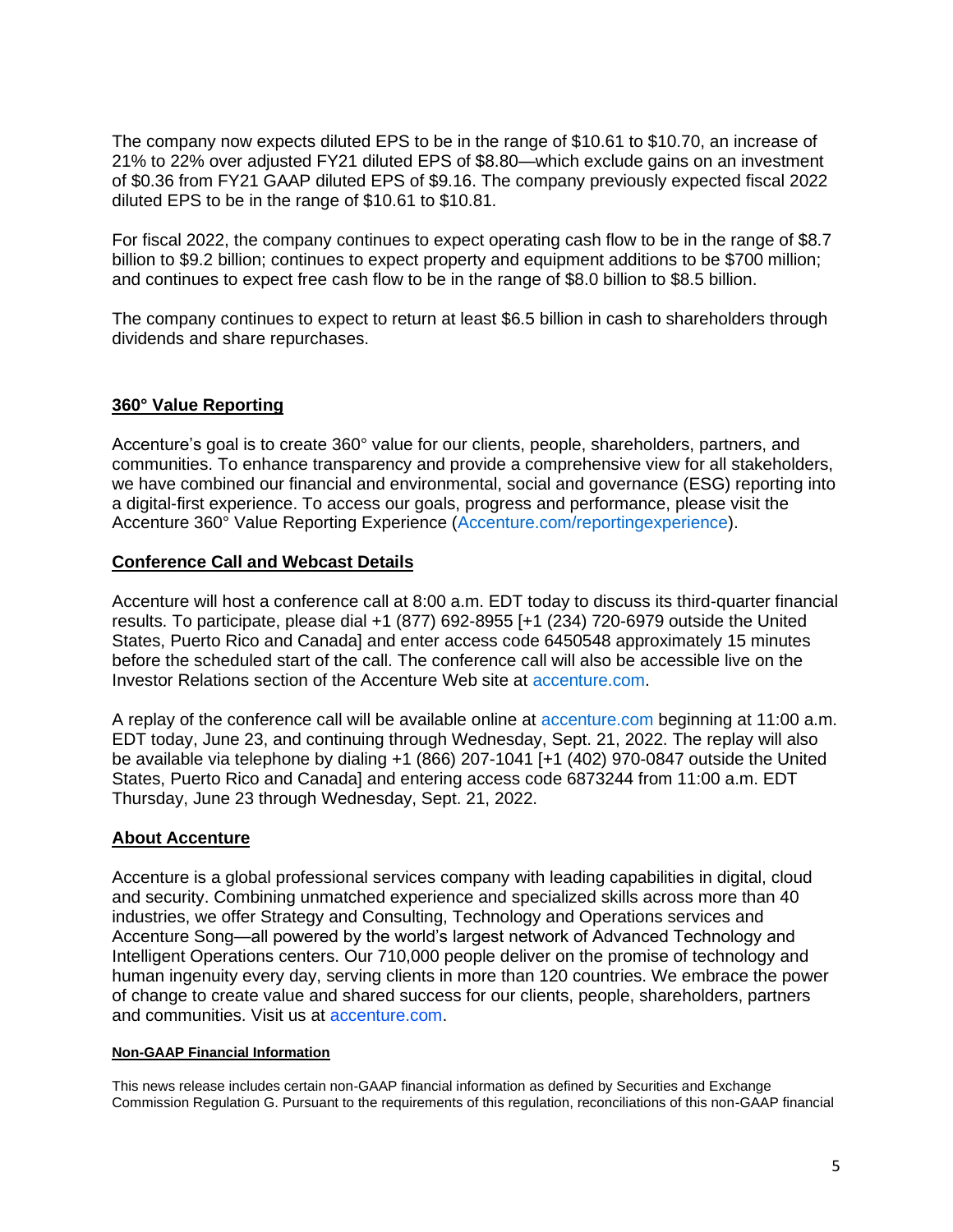information to Accenture's financial statements as prepared under generally accepted accounting principles (GAAP) are included in this press release. Financial results "in local currency" are calculated by restating current-period activity into U.S. dollars using the comparable prior-year period's foreign-currency exchange rates. Accenture's management believes providing investors with this information gives additional insights into Accenture's results of operations. While Accenture's management believes that the non-GAAP financial measures herein are useful in evaluating Accenture's operations, this information should be considered as supplemental in nature and not as a substitute for the related financial information prepared in accordance with GAAP. Accenture provides full-year revenue guidance on a local-currency basis and not in U.S. dollars because the impact of foreign exchange rate fluctuations could vary significantly from the company's stated assumptions.

#### **Forward-Looking Statements**

Except for the historical information and discussions contained herein, statements in this news release may constitute forward-looking statements within the meaning of the Private Securities Litigation Reform Act of 1995. Words such as "may," "will," "should," "likely," "anticipates," "expects," "intends," "plans," "projects," "believes," "estimates," "positioned," "outlook" and similar expressions are used to identify these forward-looking statements. These statements involve a number of risks, uncertainties and other factors that could cause actual results to differ materially from those expressed or implied. These risks include, without limitation, risks that: Accenture's results of operations have been, and may in the future be, adversely affected by volatile, negative or uncertain economic and political conditions, including the invasion of Ukraine by Russia, the related sanctions and other measures that have been and continue to be imposed in response to this conflict, as well as the current inflationary environment, and the effects of these conditions on the company's clients' businesses and levels of business activity; Accenture faces legal, reputational and financial risks from any failure to protect client and/or company data from security incidents or cyberattacks; Accenture's business depends on generating and maintaining ongoing, profitable client demand for the company's services and solutions including through the adaptation and expansion of its services and solutions in response to ongoing changes in technology and offerings, and a significant reduction in such demand or an inability to respond to the evolving technological environment could materially affect the company's results of operations; if Accenture is unable to match people and skills with client demand around the world and attract and retain professionals with strong leadership skills, the company's business, the utilization rate of the company's professionals and the company's results of operations may be materially adversely affected; the COVID-19 pandemic has impacted Accenture's business and operations, and the extent to which it will continue to do so and its impact on the company's future financial results are uncertain; the markets in which Accenture operates are highly competitive, and Accenture might not be able to compete effectively; Accenture's ability to attract and retain business and employees may depend on its reputation in the marketplace; if Accenture does not successfully manage and develop its relationships with key alliance partners or fails to anticipate and establish new alliances in new technologies, the company's results of operations could be adversely affected; Accenture's profitability could materially suffer if the company is unable to obtain favorable pricing for its services and solutions, if the company is unable to remain competitive, if its cost-management strategies are unsuccessful or if it experiences delivery inefficiencies or fail to satisfy certain agreed-upon targets or specific service levels; changes in Accenture's level of taxes, as well as audits, investigations and tax proceedings, or changes in tax laws or in their interpretation or enforcement, could have a material adverse effect on the company's effective tax rate, results of operations, cash flows and financial condition; Accenture's results of operations could be materially adversely affected by fluctuations in foreign currency exchange rates; changes to accounting standards or in the estimates and assumptions Accenture makes in connection with the preparation of its consolidated financial statements could adversely affect its financial results; Accenture might be unable to access additional capital on favorable terms or at all and if the company raises equity capital, it may dilute its shareholders' ownership interest in the company; as a result of Accenture's geographically diverse operations and its growth strategy to continue to expand in its key markets around the world, the company is more susceptible to certain risks; if Accenture is unable to manage the organizational challenges associated with its size, the company might be unable to achieve its business objectives; Accenture might not be successful at acquiring, investing in or integrating businesses, entering into joint ventures or divesting businesses; Accenture's business could be materially adversely affected if the company incurs legal liability; Accenture's global operations expose the company to numerous and sometimes conflicting legal and regulatory requirements; Accenture's work with government clients exposes the company to additional risks inherent in the government contracting environment; if Accenture is unable to protect or enforce its intellectual property rights or if Accenture's services or solutions infringe upon the intellectual property rights of others or the company loses its ability to utilize the intellectual property of others, its business could be adversely affected; Accenture's results of operations and share price could be adversely affected if it is unable to maintain effective internal controls; Accenture may be subject to criticism and negative publicity related to its incorporation in Ireland; as well as the risks, uncertainties and other factors discussed under the "Risk Factors" heading in Accenture plc's most recent Annual Report on Form 10-K and other documents filed with or furnished to the Securities and Exchange Commission. Statements in this news release speak only as of the date they were made, and Accenture undertakes no duty to update any forward-looking statements made in this news release or to conform such statements to actual results or changes in Accenture's expectations.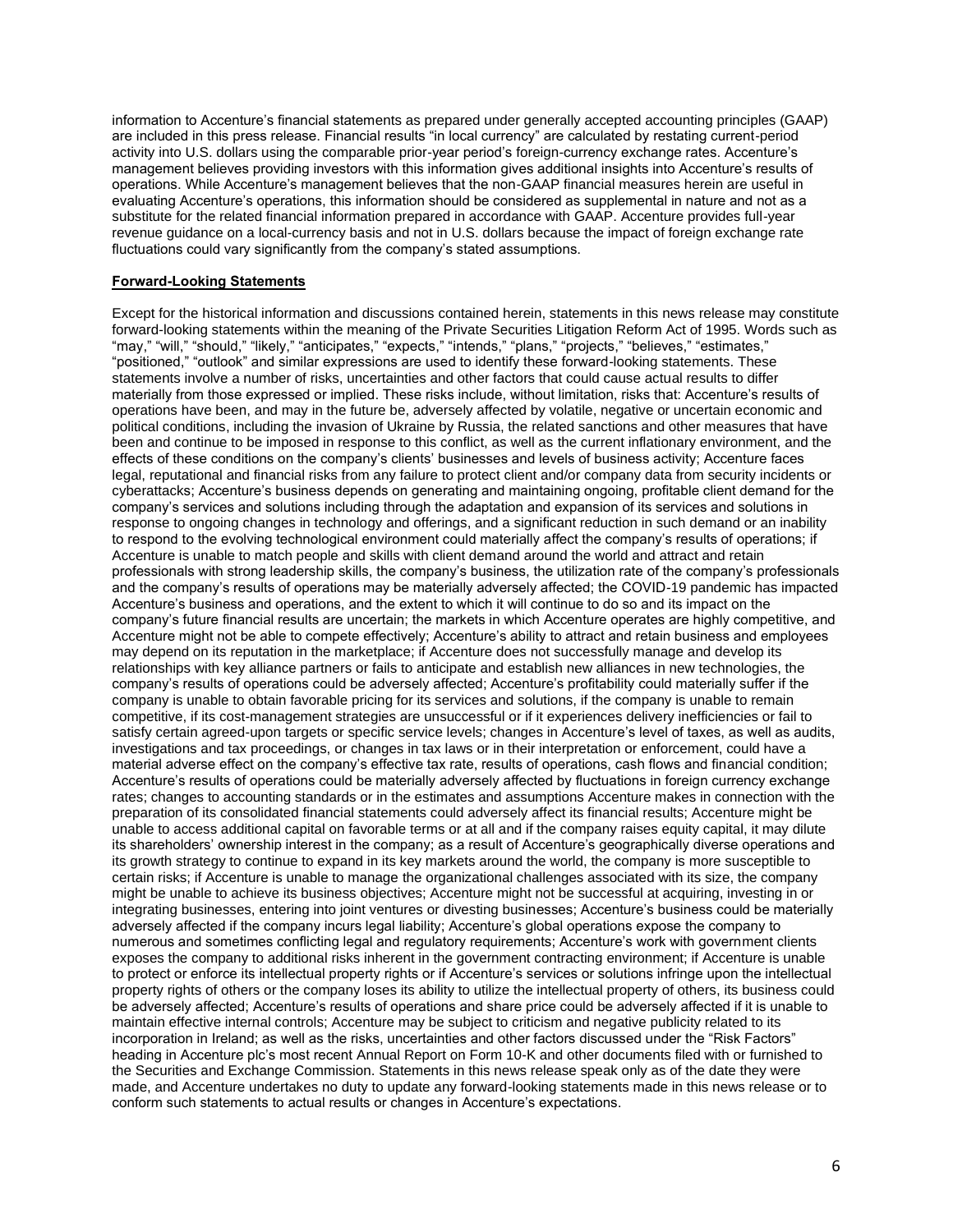###

Contacts:

Stacey Jones Accenture Media Relations +1 (917) 452-6561 stacey.jones@accenture.com

Angie Park Accenture Investor Relations +1 (703) 947-2401 angie.park@accenture.com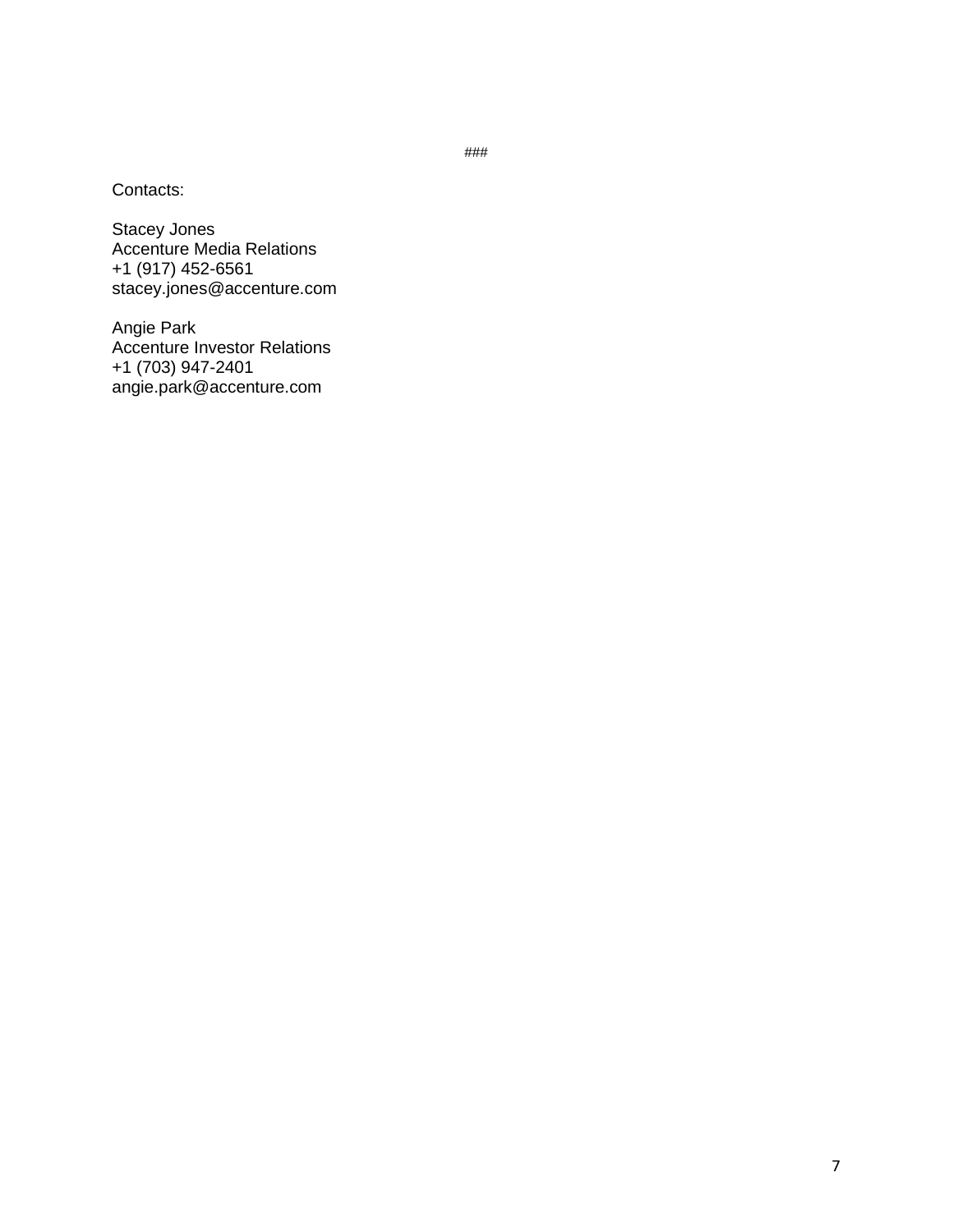## **Accenture plc Consolidated Income Statements**

*(In thousands of U.S. dollars, except share and per share amounts) (Unaudited)*

|                                                                                                |                                   |                           | <b>Three Months Ended</b> |                           |                           |                           |                 |                         |  |  |           |        |
|------------------------------------------------------------------------------------------------|-----------------------------------|---------------------------|---------------------------|---------------------------|---------------------------|---------------------------|-----------------|-------------------------|--|--|-----------|--------|
|                                                                                                | May 31, 2022                      | $%$ of<br><b>Revenues</b> | May 31, 2021              | $%$ of<br><b>Revenues</b> | May 31, 2022              | $%$ of<br><b>Revenues</b> | May 31, 2021    | % of<br><b>Revenues</b> |  |  |           |        |
| <b>REVENUES:</b>                                                                               |                                   |                           |                           |                           |                           |                           |                 |                         |  |  |           |        |
| Revenues                                                                                       | \$16.158.803                      | 100.0 %                   | \$13.263.795              | 100.0 %                   | \$46,170,649              | 100.0 %                   | \$37,114,105    | 100.0 %                 |  |  |           |        |
| <b>OPERATING EXPENSES:</b>                                                                     |                                   |                           |                           |                           |                           |                           |                 |                         |  |  |           |        |
| Cost of services                                                                               | 10,844,069                        | 67.1 %                    | 8,859,411                 | 66.8%                     | 31,415,167                | 68.0 %                    | 25,216,193      | 67.9 %                  |  |  |           |        |
| Sales and marketing                                                                            | 1.660.919                         | 10.3%                     | 1.406.606                 | 10.6 %                    | 4,530,158                 | 9.8%                      | 3,773,268       | 10.2%                   |  |  |           |        |
| General and administrative costs                                                               | 1.050.697                         | 6.5%                      | 879.122                   | 6.6 %                     | 3,126,332                 | 6.8%                      | 2,461,804       | 6.6%                    |  |  |           |        |
| <b>Total operating expenses</b>                                                                | 13,555,685                        |                           | 11,145,139                |                           | 39,071,657                |                           | 31,451,265      |                         |  |  |           |        |
| <b>OPERATING INCOME</b>                                                                        | 2.603.118                         | 16.1 %                    | 2,118,656                 | 16.0%                     | 7.098.992                 | 15.4 %                    | 5.662.840       | 15.3 %                  |  |  |           |        |
| Interest income                                                                                | 8.727                             |                           | 4.551                     |                           | 22.046                    |                           | 23.643          |                         |  |  |           |        |
| Interest expense                                                                               | (12,050)                          |                           | (28, 739)                 |                           | (34, 449)                 |                           | (46, 515)       |                         |  |  |           |        |
| Other income (expense), net                                                                    | (8, 877)                          |                           | (467)                     |                           | (39,089)                  |                           | 203,343         |                         |  |  |           |        |
| Loss on disposition of Russia business                                                         | (96, 294)                         |                           |                           |                           | (96, 294)                 |                           |                 |                         |  |  |           |        |
| <b>INCOME BEFORE INCOME TAXES</b>                                                              | 2,494,624                         | 15.4 %                    | 2,094,001                 | 15.8 %                    | 6,951,206                 |                           | 15.1 %          |                         |  |  | 5,843,311 | 15.7 % |
| Income tax expense                                                                             | 675,308                           |                           | 524,429                   |                           | 1,654,631                 |                           | 1,290,189       |                         |  |  |           |        |
| <b>NET INCOME</b>                                                                              | 1,819,316                         | 11.3 %                    | 1,569,572                 | 11.8 %                    | 5,296,575                 | 11.5 %                    | 4,553,122       | 12.3 %                  |  |  |           |        |
| Net income attributable to<br>noncontrolling interest in Accenture<br>Canada Holdings Inc.     | (1,902)                           |                           | (1,699)                   |                           | (5, 578)                  |                           | (5,001)         |                         |  |  |           |        |
| Net income attributable to<br>noncontrolling interests - other (1)                             | (31, 339)                         |                           | (18, 447)                 |                           | (78, 956)                 |                           | (57, 560)       |                         |  |  |           |        |
| <b>NET INCOME ATTRIBUTABLE TO</b><br><b>ACCENTURE PLC</b>                                      | \$<br>1,786,075                   | 11.1%                     | \$<br>1,549,426           | 11.7 %                    | \$<br>5,212,041           | 11.3 %                    | 4,490,561<br>\$ | 12.1 %                  |  |  |           |        |
| <b>CALCULATION OF EARNINGS PER</b><br><b>SHARE:</b>                                            |                                   |                           |                           |                           |                           |                           |                 |                         |  |  |           |        |
| Net income attributable to Accenture plc                                                       | 1.786.075<br>\$                   |                           | 1.549.426<br>\$           |                           | $\mathbb{S}$<br>5.212.041 |                           | \$4.490.561     |                         |  |  |           |        |
| Net income attributable to<br>noncontrolling interest in Accenture<br>Canada Holdings Inc. (2) | 1.902                             |                           | 1.699                     |                           | 5.578                     |                           | 5,001           |                         |  |  |           |        |
| Net income for diluted earnings per<br>share calculation                                       | \$ 1,787,977                      |                           | \$ 1,551,125              |                           | \$5,217,619               |                           | \$4,495,562     |                         |  |  |           |        |
| <b>EARNINGS PER SHARE:</b>                                                                     |                                   |                           |                           |                           |                           |                           |                 |                         |  |  |           |        |
| <b>Basic</b>                                                                                   | $\boldsymbol{\mathsf{S}}$<br>2.82 |                           | \$<br>2.44                |                           | \$<br>8.23                |                           | \$<br>7.07      |                         |  |  |           |        |
| <b>Diluted</b>                                                                                 | \$<br>2.79                        |                           | \$<br>2.40                |                           | \$<br>8.11                |                           | \$<br>6.96      |                         |  |  |           |        |
| <b>WEIGHTED AVERAGE SHARES:</b>                                                                |                                   |                           |                           |                           |                           |                           |                 |                         |  |  |           |        |
| <b>Basic</b>                                                                                   | 632,749,442                       |                           | 635,203,753               |                           | 632,969,487               |                           | 635, 151, 632   |                         |  |  |           |        |
| <b>Diluted</b>                                                                                 | 641,004,741                       |                           | 645,454,021               |                           | 643,692,440               |                           | 646,244,001     |                         |  |  |           |        |
| Cash dividends per share                                                                       | \$<br>0.97                        |                           | \$<br>0.88                |                           | \$<br>2.91                |                           | \$<br>2.64      |                         |  |  |           |        |

(1) Comprised primarily of noncontrolling interest attributable to the noncontrolling shareholders of Avanade, Inc.

(2) Diluted earnings per share assumes the exchange of all Accenture Canada Holdings Inc. exchangeable shares for Accenture plc Class A ordinary shares on a one-for-one basis. The income effect does not take into account "Net income attributable to noncontrolling interests — other," since those shares are not redeemable or exchangeable for Accenture plc Class A ordinary shares.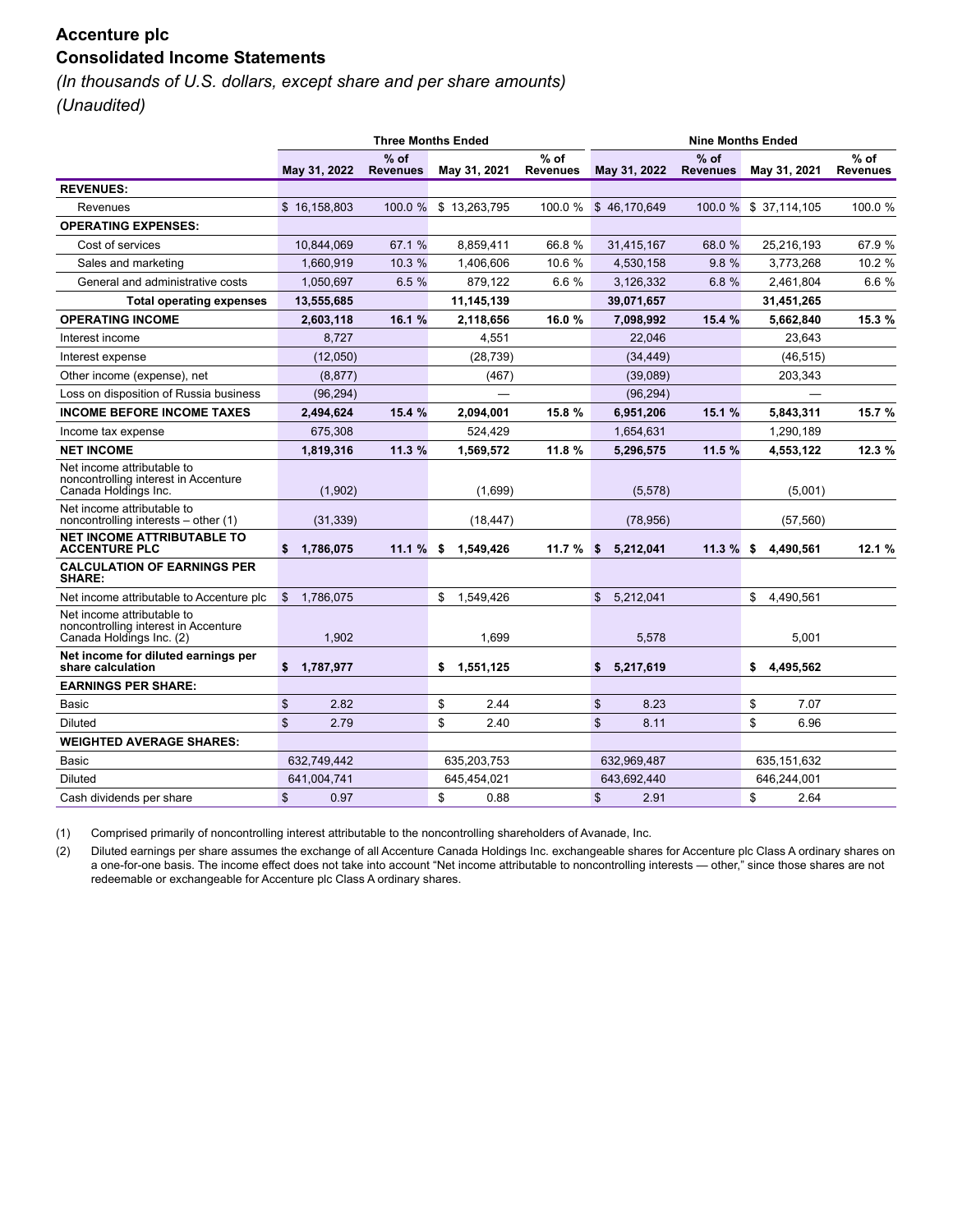## **Accenture plc Summary of Revenues**

*(In thousands of U.S. dollars) (Unaudited)*

|                                    | <b>Three Months Ended</b> | <b>Percent</b><br>Increase | <b>Percent</b><br>Increase |          |  |
|------------------------------------|---------------------------|----------------------------|----------------------------|----------|--|
|                                    |                           |                            | U.S.                       | Local    |  |
|                                    | May 31, 2022              | May 31, 2021               | <b>Dollars</b>             | Currency |  |
| <b>GEOGRAPHIC MARKETS</b>          |                           |                            |                            |          |  |
| North America                      | \$<br>7,613,629           | \$<br>6,199,583            | 23 %                       | 23 %     |  |
| Europe                             | 5,350,360                 | 4,452,360                  | 20                         | 30       |  |
| <b>Growth Markets</b>              | 3,194,814                 | 2,611,852                  | 22                         | 30       |  |
| <b>Total Revenues</b>              | \$<br>16,158,803          | \$<br>13,263,795           | 22 %                       | 27 %     |  |
| <b>INDUSTRY GROUPS</b>             |                           |                            |                            |          |  |
| Communications, Media & Technology | \$<br>3,427,232           | \$<br>2,704,260            | 27 %                       | 31 %     |  |
| <b>Financial Services</b>          | 3,079,418                 | 2,597,532                  | 19                         | 24       |  |
| <b>Health &amp; Public Service</b> | 2,917,028                 | 2,519,591                  | 16                         | 19       |  |
| <b>Products</b>                    | 4,601,473                 | 3,673,963                  | 25                         | 31       |  |
| Resources                          | 2,133,652                 | 1,768,449                  | 21                         | 26       |  |
| <b>Total Revenues</b>              | \$<br>16,158,803          | \$<br>13,263,795           | 22 %                       | 27 %     |  |
| <b>TYPE OF WORK</b>                |                           |                            |                            |          |  |
| Consulting                         | \$<br>9,032,484           | \$<br>7,260,428            | 24 %                       | 30 %     |  |
| Outsourcing                        | 7,126,319                 | 6,003,367                  | 19                         | 23       |  |
| <b>Total Revenues</b>              | \$<br>16,158,803          | \$<br>13,263,795           | 22 %                       | 27 %     |  |

|                                    | <b>Nine Months Ended</b> | <b>Percent</b><br>Increase<br>U.S. | Percent<br>Increase<br>Local |          |
|------------------------------------|--------------------------|------------------------------------|------------------------------|----------|
|                                    | May 31, 2022             | May 31, 2021                       | <b>Dollars</b>               | Currency |
| <b>GEOGRAPHIC MARKETS</b>          |                          |                                    |                              |          |
| North America                      | \$<br>21,597,880         | \$<br>17,312,514                   | 25 %                         | 25 %     |
| Europe                             | 15,460,313               | 12,449,811                         | 24                           | 30       |
| <b>Growth Markets</b>              | 9,112,456                | 7,351,780                          | 24                           | 30       |
| <b>Total Revenues</b>              | \$<br>46,170,649         | \$<br>37,114,105                   | 24 %                         | 27 %     |
| <b>INDUSTRY GROUPS</b>             |                          |                                    |                              |          |
| Communications, Media & Technology | \$<br>9,703,579          | \$<br>7,518,074                    | 29 %                         | 32 %     |
| <b>Financial Services</b>          | 8,869,296                | 7,321,378                          | 21                           | 25       |
| Health & Public Service            | 8,333,915                | 6,993,381                          | 19                           | 21       |
| Products                           | 13,212,255               | 10,220,982                         | 29                           | 33       |
| <b>Resources</b>                   | 6,051,604                | 5,060,290                          | 20                           | 23       |
| <b>Total Revenues</b>              | \$<br>46,170,649         | \$<br>37,114,105                   | 24 %                         | 27 %     |
| <b>TYPE OF WORK</b>                |                          |                                    |                              |          |
| Consulting                         | \$<br>25,747,095         | \$<br>20,032,392                   | 29 %                         | 32 %     |
| Outsourcing                        | 20,423,554               | 17,081,713                         | 20                           | 22       |
| <b>Total Revenues</b>              | \$<br>46,170,649         | \$<br>37,114,105                   | 24 %                         | 27 %     |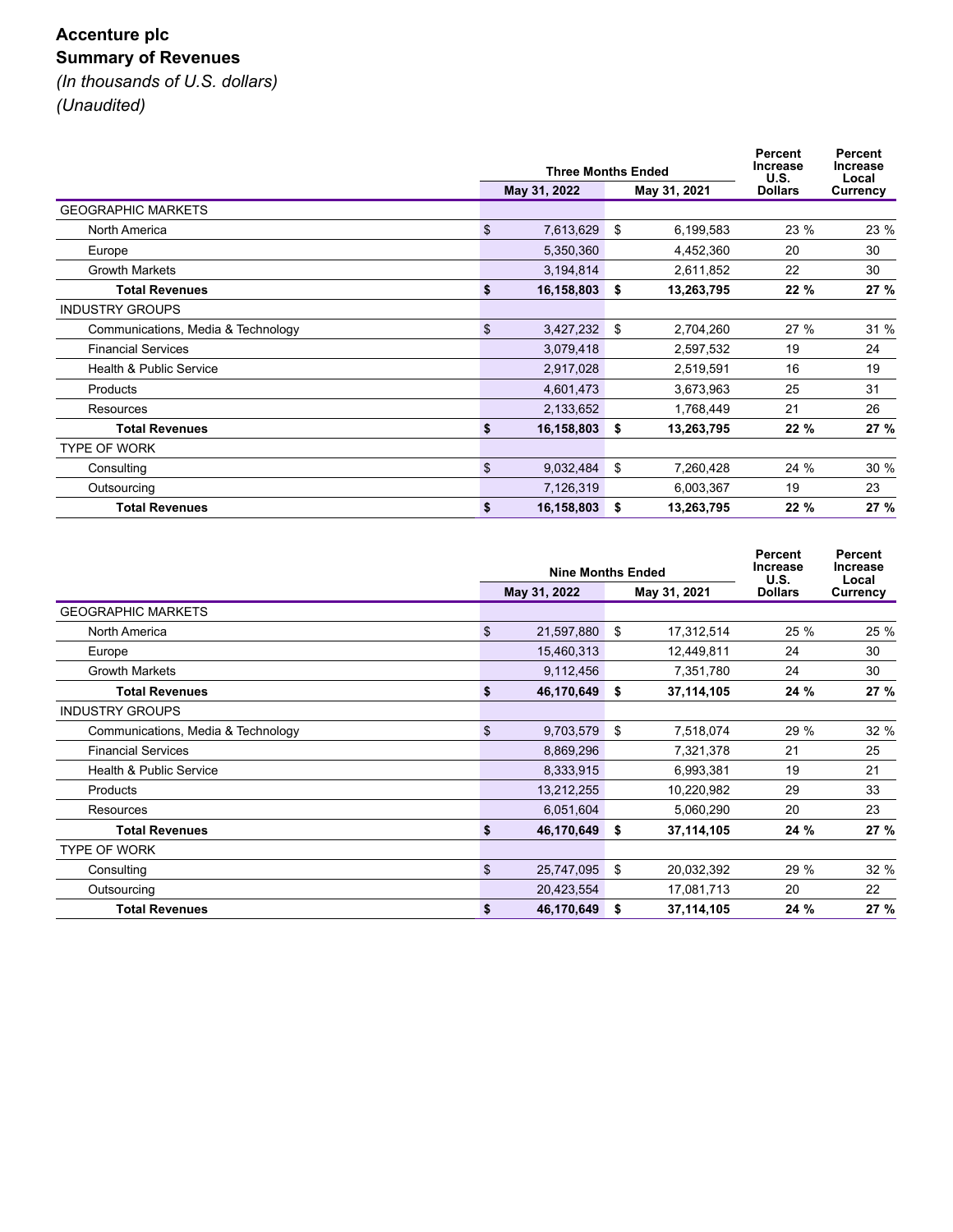# **Accenture plc Operating Income by Geographic Market**

*(In thousands of U.S. dollars) (Unaudited)*

|                               | May 31, 2022                      |                                   | May 31, 2021               |                            |                 |
|-------------------------------|-----------------------------------|-----------------------------------|----------------------------|----------------------------|-----------------|
|                               | <b>Operating</b><br><b>Income</b> | <b>Operating</b><br><b>Margin</b> | Operating<br><b>Income</b> | <b>Operating</b><br>Margin | <b>Increase</b> |
| North America                 | \$1,379,828                       |                                   | 18 % \$ 1,128,352          | 18 %                       | 251,476<br>- \$ |
| Europe                        | 693,512                           | 13                                | 607,858                    | 14                         | 85,654          |
| <b>Growth Markets</b>         | 529,778                           | 17                                | 382.446                    | 15                         | 147,332         |
| <b>Total Operating Income</b> | \$2,603,118                       |                                   | 16.1 % \$ 2,118,656        | 16.0 %                     | 484,462<br>- 55 |

|                               | May 31, 2022               |                                   | May 31, 2021        |                     |                     |
|-------------------------------|----------------------------|-----------------------------------|---------------------|---------------------|---------------------|
|                               | Operating<br><b>Income</b> | <b>Operating</b><br><b>Margin</b> | Operating<br>Income | Operating<br>Margin | <b>Increase</b>     |
| North America                 | \$3,715,155                |                                   | 17 % \$ 2,789,305   | 16 %                | 925,850<br>S        |
| Europe                        | 1.969.997                  | 13                                | 1.740.221           | 14                  | 229,776             |
| <b>Growth Markets</b>         | 1.413.840                  | 16                                | 1.133.314           | 15                  | 280,526             |
| <b>Total Operating Income</b> | \$7,098,992                |                                   | 15.4 % \$ 5,662,840 |                     | 15.3 % \$ 1,436,152 |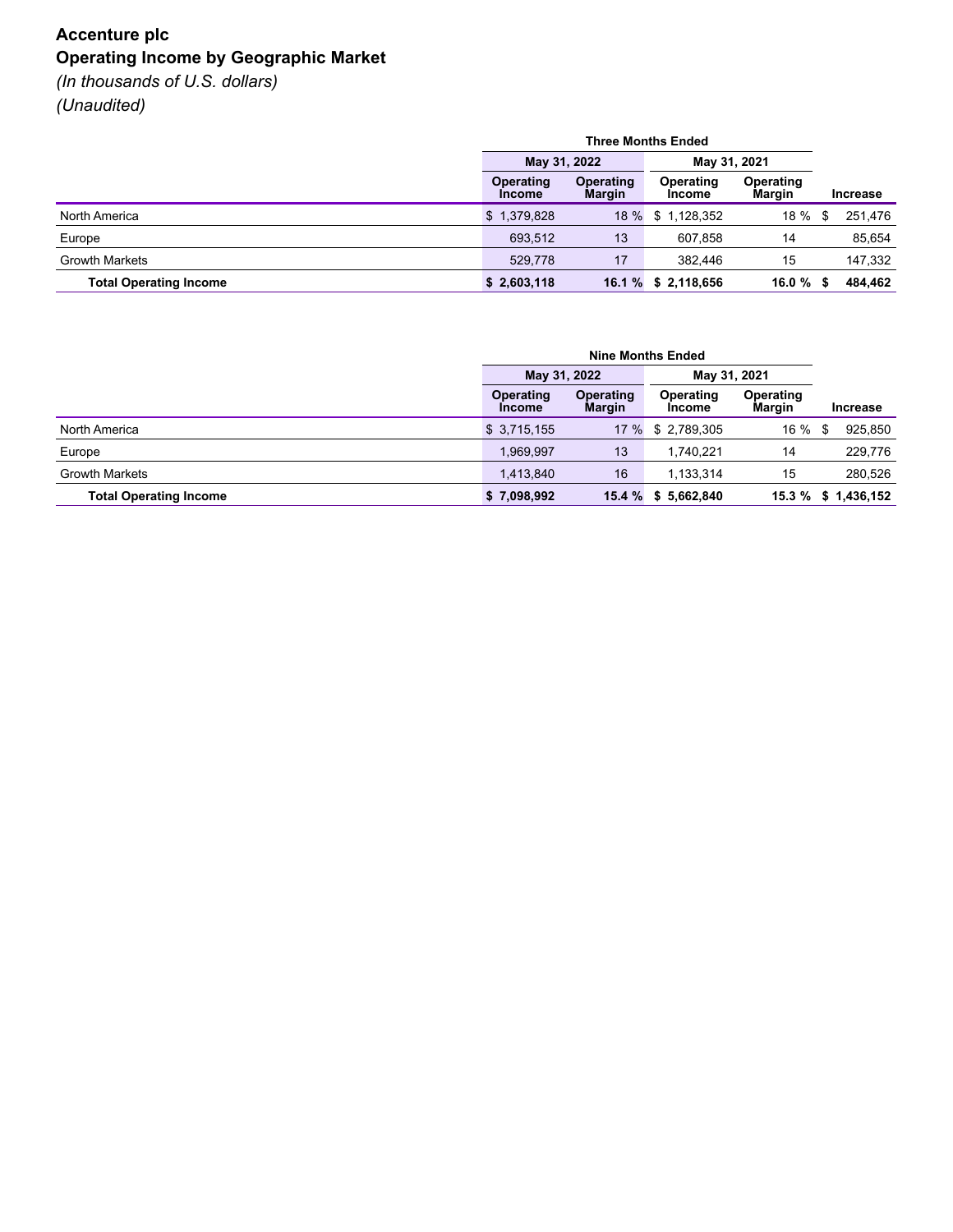## **Accenture plc Reconciliation of Net Income and Diluted Earnings Per Share, as Reported (GAAP), to Net Income and Diluted Earnings Per Share, as Adjusted (Non-GAAP)**

*(In thousands of U.S. dollars, except per share amounts) (Unaudited)*

|                            | <b>Nine Months Ended</b> |                       |    |                              |   |                         |    |                        |  |
|----------------------------|--------------------------|-----------------------|----|------------------------------|---|-------------------------|----|------------------------|--|
|                            | May 31, 2022             |                       |    |                              |   | May 31, 2021            |    |                        |  |
|                            |                          | As Reported<br>(GAAP) |    | <b>As Reported</b><br>(GAAP) |   | Investment<br>Gains (1) |    | Adjusted<br>(Non-GAAP) |  |
| Income before income taxes |                          | 6,951,206             |    | \$5,843,311                  | S | (271,009)               | S. | 5,572,302              |  |
| Income tax expense         |                          | 1,654,631             |    | 1,290,189                    |   | (41, 440)               |    | 1,248,749              |  |
| Net Income                 |                          | 5,296,575             |    | \$4,553,122                  | S | (229, 569)              | s  | 4,323,553              |  |
| Effective tax rate         |                          | 23.8 %                |    | 22.1%                        |   |                         |    | 22.4 %                 |  |
| Diluted earnings per share |                          | 8.11                  | \$ | 6.96                         | S | $(0.36)$ \$             |    | 6.60                   |  |

Amounts in table may not total due to rounding.

(1) Represents gains related to our investment in Duck Creek Technologies.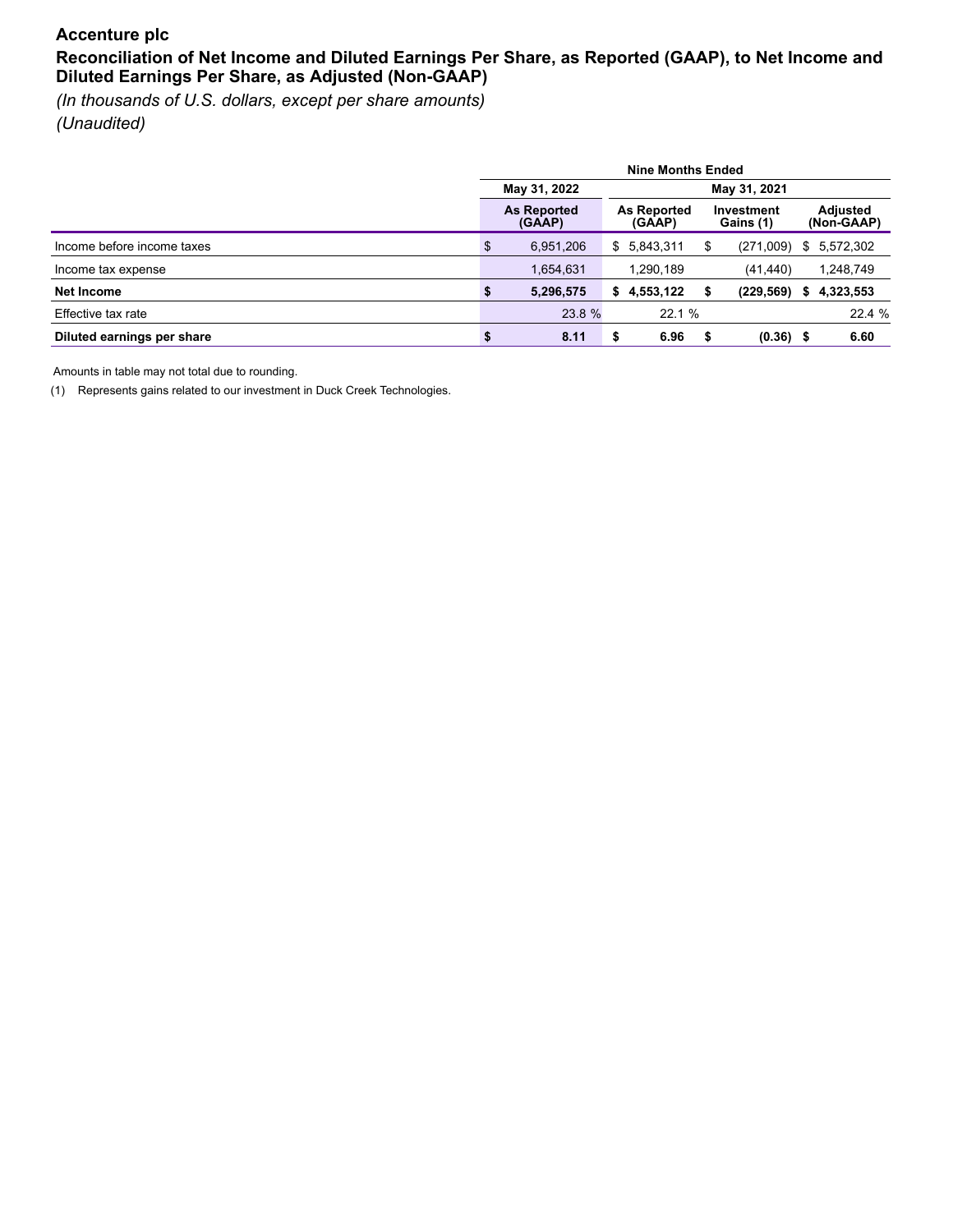## **Accenture plc Consolidated Balance Sheets**

*(In thousands of U.S. dollars)*

|                                                       | May 31, 2022     | August 31, 2021  |
|-------------------------------------------------------|------------------|------------------|
| <b>ASSETS</b>                                         | (Unaudited)      |                  |
| <b>CURRENT ASSETS:</b>                                |                  |                  |
| Cash and cash equivalents                             | \$<br>6,703,568  | \$<br>8,168,174  |
| Short-term investments                                | 4,322            | 4,294            |
| Receivables and contract assets                       | 12,219,074       | 9,728,212        |
| Other current assets                                  | 2,080,776        | 1,765,831        |
| <b>Total current assets</b>                           | 21,007,740       | 19,666,511       |
| <b>NON-CURRENT ASSETS:</b>                            |                  |                  |
| Contract assets                                       | 35,714           | 38,334           |
| Investments                                           | 331,503          | 329,526          |
| Property and equipment, net                           | 1,665,478        | 1,639,105        |
| Lease assets                                          | 3,178,636        | 3,182,519        |
| Goodwill                                              | 12,499,443       | 11,125,861       |
| Other non-current assets                              | 7,376,684        | 7,193,987        |
| <b>Total non-current assets</b>                       | 25,087,458       | 23,509,332       |
| <b>TOTAL ASSETS</b>                                   | \$<br>46,095,198 | \$<br>43,175,843 |
| <b>LIABILITIES AND SHAREHOLDERS' EQUITY</b>           |                  |                  |
| <b>CURRENT LIABILITIES:</b>                           |                  |                  |
| Current portion of long-term debt and bank borrowings | \$<br>8,768      | \$<br>12,080     |
| Accounts payable                                      | 2,384,352        | 2,274,057        |
| Deferred revenues                                     | 4,561,147        | 4,229,177        |
| Accrued payroll and related benefits                  | 7,047,124        | 6,747,853        |
| Lease liabilities                                     | 733,805          | 744,164          |
| Other accrued liabilities                             | 1,827,396        | 1,701,536        |
| <b>Total current liabilities</b>                      | 16,562,592       | 15,708,867       |
| <b>NON-CURRENT LIABILITIES:</b>                       |                  |                  |
| Long-term debt                                        | 51,546           | 53,473           |
| Lease liabilities                                     | 2,694,489        | 2,696,917        |
| Other non-current liabilities                         | 4,774,848        | 4,619,472        |
| <b>Total non-current liabilities</b>                  | 7,520,883        | 7,369,862        |
| Total Accenture plc shareholders' equity              | 21,389,094       | 19,529,454       |
| Noncontrolling interests                              | 622,629          | 567,660          |
| Total shareholders' equity                            | 22,011,723       | 20,097,114       |
| TOTAL LIABILITIES AND SHAREHOLDERS' EQUITY            | \$<br>46,095,198 | \$<br>43,175,843 |